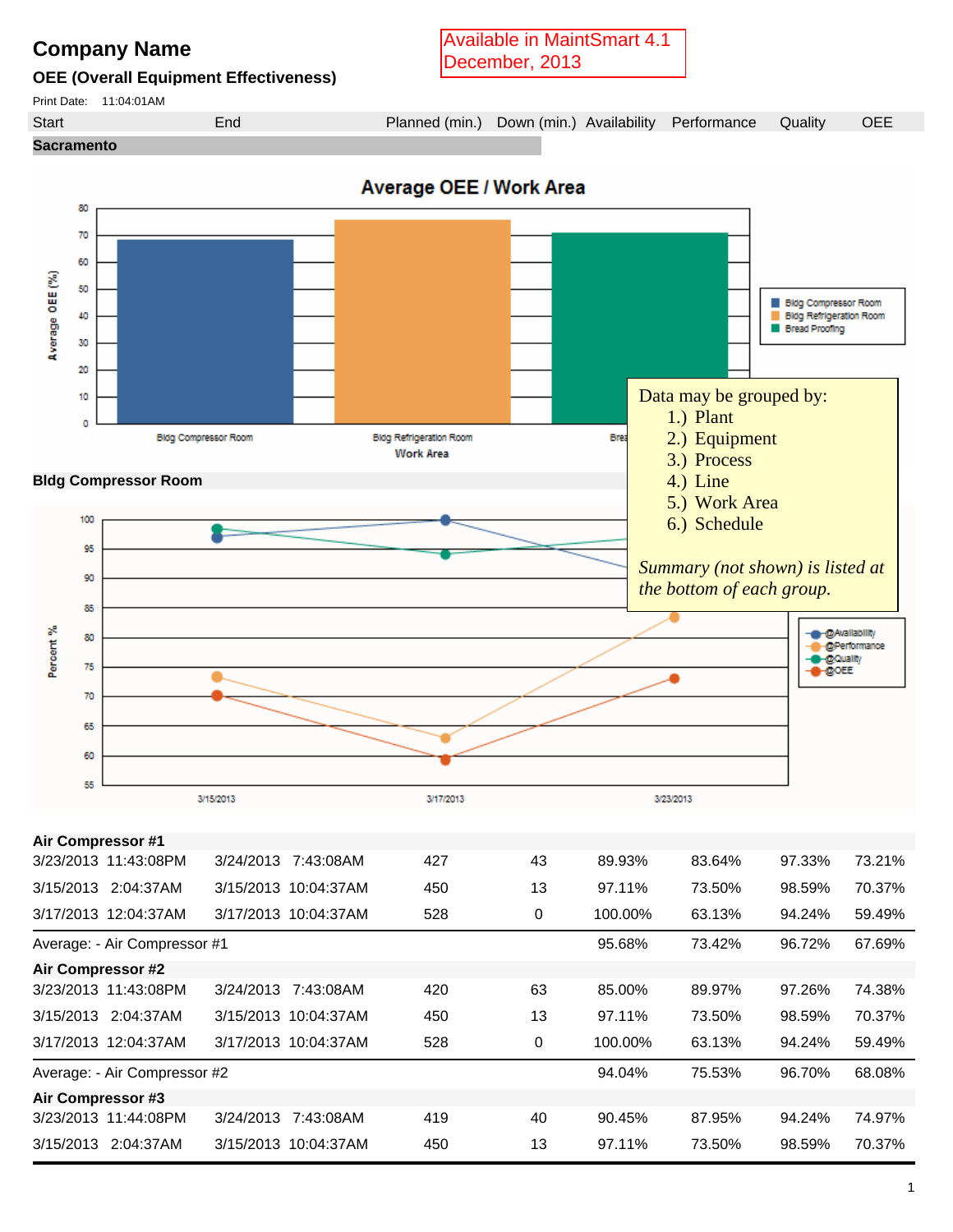| <b>Start</b>                    | End                  | Planned (min.) | Down (min.) Availability |         | Performance | Quality | <b>OEE</b> |
|---------------------------------|----------------------|----------------|--------------------------|---------|-------------|---------|------------|
| 3/17/2013 12:04:37AM            | 3/17/2013 10:04:37AM | 528            |                          | 100.00% | 63.13%      | 94.24%  | 59.49%     |
| Average: - Air Compressor #3    |                      |                | 95.85%                   | 74.86%  | 95.69%      | 68.28%  |            |
| Average: - Bldg Compressor Room |                      |                | 95.19%                   | 74.61%  | 96.37%      | 68.02%  |            |
|                                 |                      |                |                          |         |             |         |            |

**Bldg Refrigeration Room** 



## **York Chiller #1**

|                                    | 4/15/2013 2:04:37AM        |  | 4/15/2013 10:04:37AM | 420 | 26 | 93.81% | 81.52% | 88.84% | 67.94% |
|------------------------------------|----------------------------|--|----------------------|-----|----|--------|--------|--------|--------|
|                                    | 3/15/2013 3:04:37AM        |  | 3/15/2013 10:04:37AM | 360 | 37 | 89.72% | 92.88% | 94.44% | 78.70% |
|                                    | 3/17/2013 2:04:37AM        |  | 3/17/2013 10:04:37AM | 408 | 10 | 97.55% | 82.50% | 96.98% | 78.04% |
|                                    | Average: - York Chiller #1 |  |                      |     |    | 93.69% | 85.63% | 93.42% | 74.89% |
| York Chiller #2                    |                            |  |                      |     |    |        |        |        |        |
|                                    | 4/15/2013 2:04:37AM        |  | 4/15/2013 10:04:37AM | 420 | 56 | 86.67% | 88.24% | 92.37% | 70.63% |
|                                    | 3/15/2013 3:04:37AM        |  | 3/15/2013 10:04:37AM | 360 | 37 | 89.72% | 92.88% | 94.44% | 78.70% |
|                                    | 3/17/2013 2:04:37AM        |  | 3/17/2013 10:04:37AM | 408 | 12 | 97.06% | 82.91% | 99.26% | 79.88% |
| Average: - York Chiller #2         |                            |  |                      |     |    | 91.15% | 88.01% | 95.36% | 76.41% |
| Average: - Bldg Refrigeration Room |                            |  |                      |     |    | 92.42% | 86.82% | 94.39% | 75.65% |
| <b>Drood Droofing</b>              |                            |  |                      |     |    |        |        |        |        |